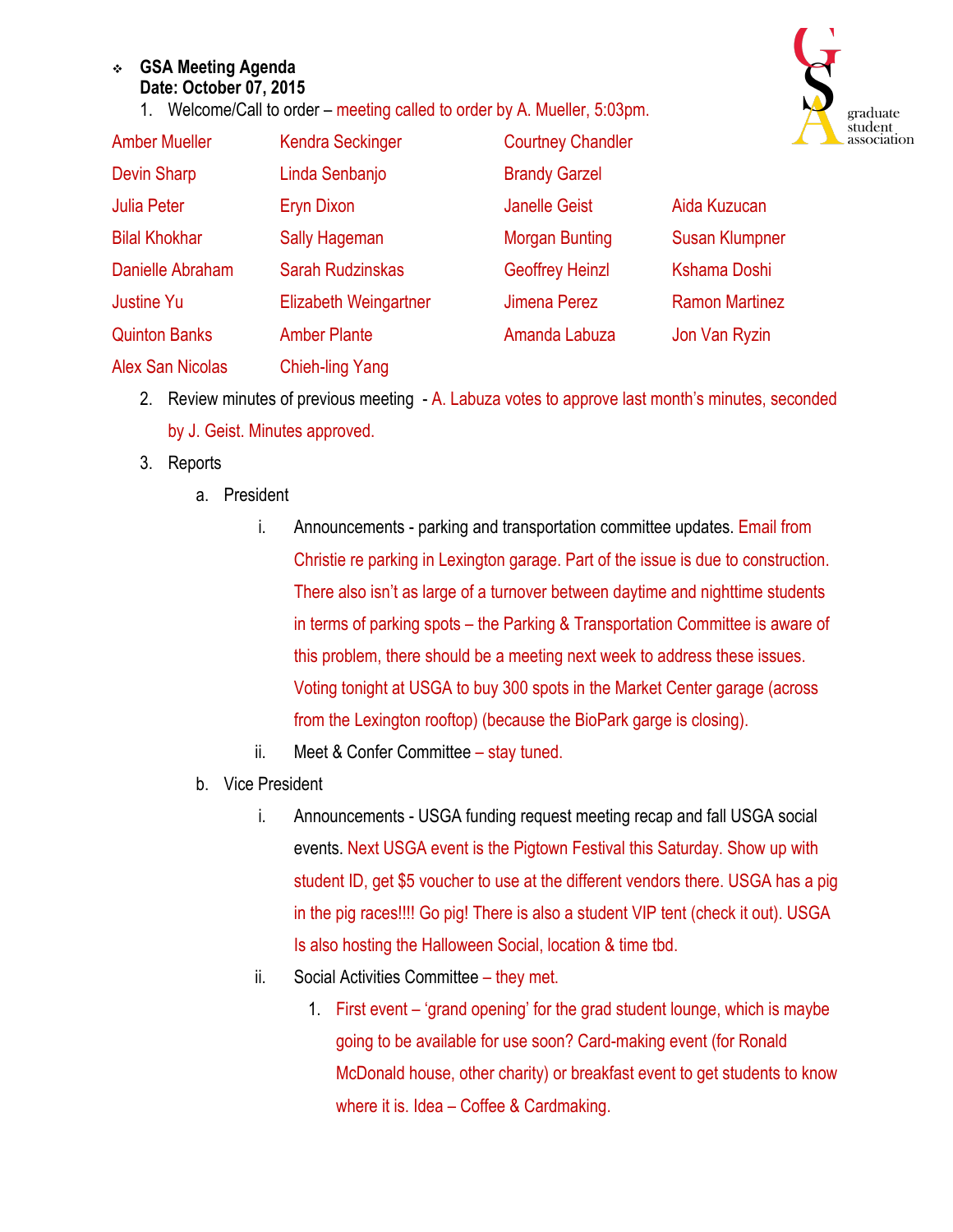- 2. November event volunteer event through the office of community outreach, probably partnering with someone who is on the list looking for volunteers. Decided not to do Ugly Sweater social at Camden due to budget restrictions. Instead, have more money go to GSA-sponsored GPILS social hour, possible holiday sweater theme social. Scheduled for December 4<sup>th</sup>.
- 3. Candidacy ceremony possible gift ideas, Courtney & Kendra will be meeting with Dudley Strickland via support & with the program ceremonies to help plan the event. Also will be reaching out to mentors. Will also be talking to higher up administrative people to speak (deans, Dr. Perman).
- c. Treasurer
	- i. Account \$8651.94
	- ii. Finance Committee travel awards due October  $15<sup>th</sup>$ . Finance committee will grade these around then – Devin will send
- d. Secretary
	- i. Announcements if you are not getting GSA emails, please indicate so on the sign in sheet. Candidacy Ceremony – Feb  $25<sup>th</sup>$ , MSTF, 5-7:00pm (tentative time) Stay tuned for more details & committee meetings regarding planning. UMB GRC Photo book contest.
	- ii. Professional Development Committee should be meeting soon; will be talking about possibly joining forces with SNAC
		- 1. Next SNAC event volunteering event on October 10<sup>th</sup>, 9:00-12:00, Herring Run Park
- 4.
- a. Grad Council rep
	- i. Announcements Brandy missed last week's meeting & has requested the minutes.
	- ii. U of M grad council interested in the GRC; ours is the same date as UMBC's GRC.
- b. PR
- i. Announcements Grad Gazette went out last week Friday. Do you want to write any articles? Email Linda! She is always looking for new authors & it's a great way to learn about the website & web content managing. 41% open rate.
- ii. Communications Committee